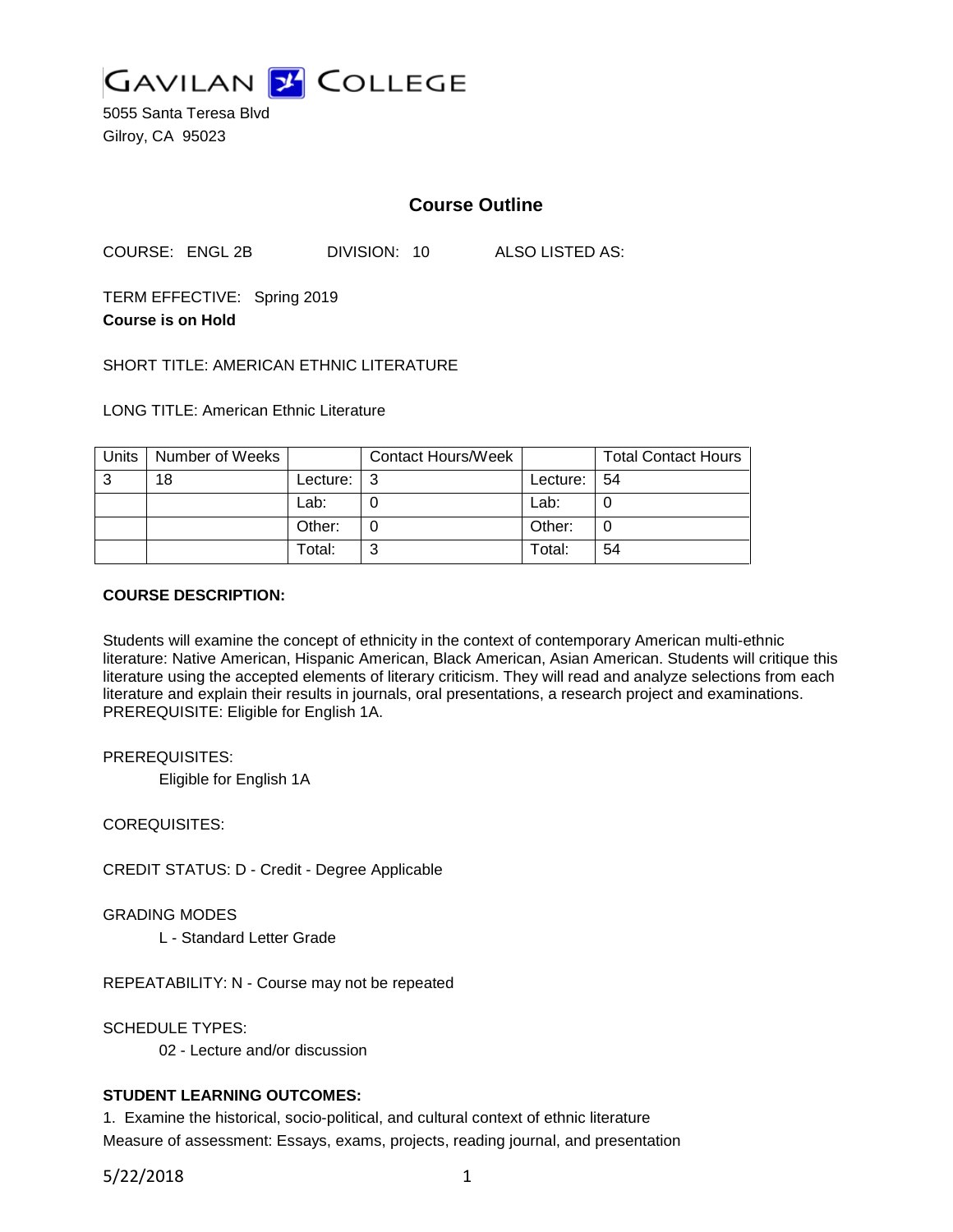2. Analyze literary criticism related to ethnic literature Measure of assessment: Essays, exams, reading journal, and presentation 3. Identify representative ethnic American authors and works Measure of assessment: Essays, exams 4. Analyze characteristic themes and literary techniques in ethnic literature Measure of assessment: Essays, exams 5. Describe the development of ethnic American literature as a unique contribution to the canon Measure of assessment: Essays, exams, project 6. Examineethnic literature as a means to understand cultural diversity Measure of assessment: Essays, exams, projects, reading journal, and presentation

### **CONTENT, STUDENT PERFORMANCE OBJECTIVES, OUT-OF-CLASS ASSIGNMENTS**

Curriculum Approval Date: 05/14/2018 COURSE IS ON HOLD 3 Hours Introduction: Analyze, define terms, ethnic literature, ethnicity, ethnic stance. Lecture: ethnic literature in the mainstream of American literature. 3 Hours elements of fiction-plot, setting, character, persona, point of view, tone, theme, figurative language, diction, imagery, action. Read first three stories, "House on Mango Street". Summarize each in journals. Evaluate writing style in class. lectures, films, books, cassettes, articles by scholars, guest lecturers, cultural events, field Summarize contents of writing; analyze ethnic stance of writer; distinguish and criticize writing style of author. 6 Hours Hispanic literature Complete "House on Mango Street". Write two-page journal entry. Topic: What it must be like to grow up in a Hispanic-American Community. Present conclusions to class in oral report. Write summaries of remainder of book in journal. Summarize contents of writing; analyze ethnic stance of writer; distinguish and criticize writing style of author. 6 Hours The Hispanic Position in America Read "The Day the Cisco Kid Shot John Wayne". Write summaries of stories in Journal. Write short essay analyzing writing style of Candeleria. Present finding orally to class. Summarize contents of writing; analyze ethnic stance of writer; distinguish and criticize writing style of author. 6 Hours Ethnic problems in Central and South America Read "And We Sold the Rain". Write summaries of each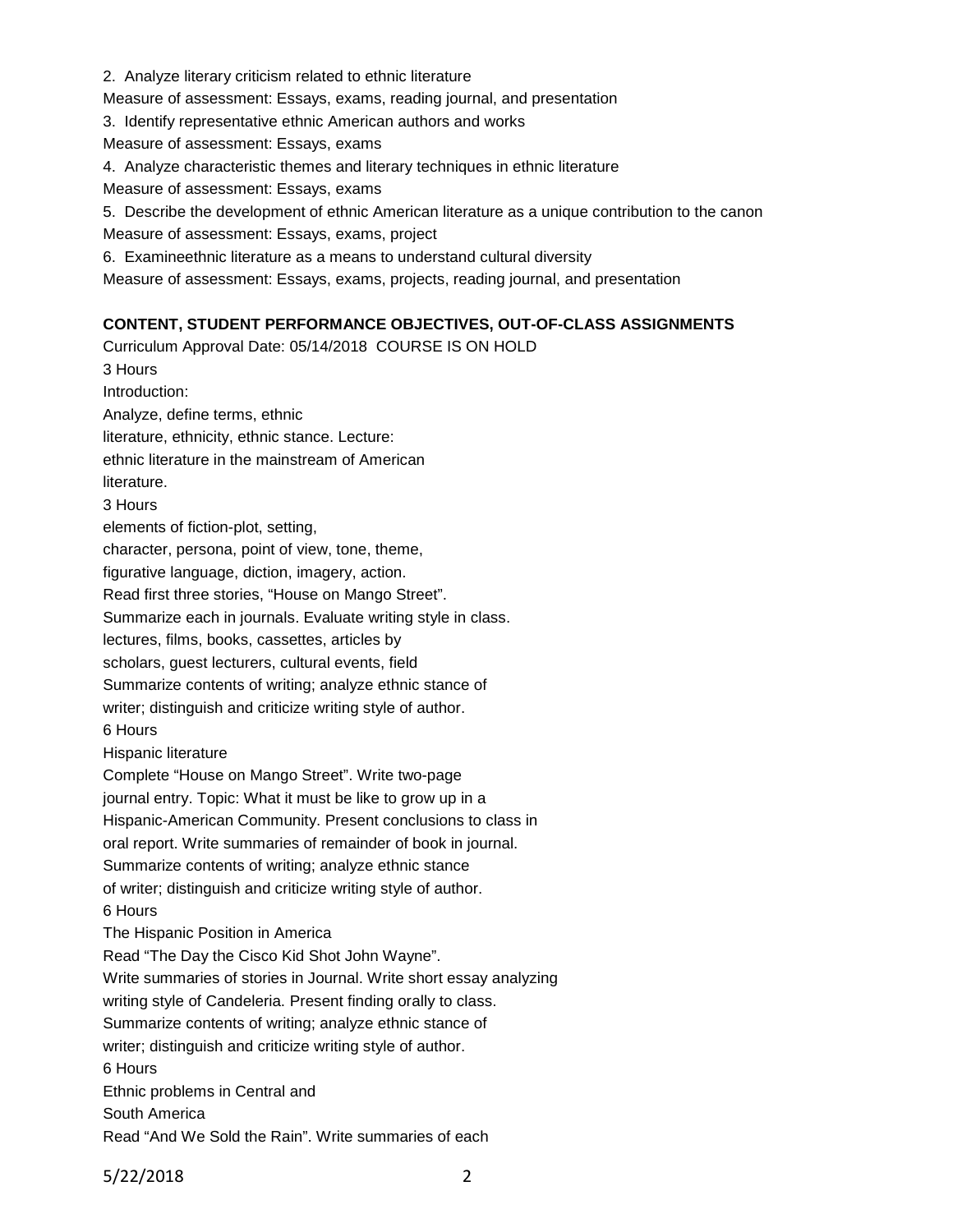story in journal. Write analysis of writing style of each author in journal. Present finding orally in class. Summarize content of writings; analyze ethnic stance of writer; distinguish and criticize writing style of author; compare and contrast with other authors already studied; take essay examination on Hispanic literature. 6 Hours Ethnic problems between Mexico and the United States. Bill Moyers-Carlos Fuentes discussion on cassette. Read "The Old Gringo". Write summaries of each story in journal. Write analysis of writing style of each author in journal. Present finding orally in class. Write essay examination on ethnic stance and writing skills of authors studied to date. Summarize contents of writing; analyze ethnic stance of writer; distinguish and criticize writing style of author. 6 Hours The Indian Problem in the United States Read "House Made of Dawn". Summarize each chapter in journal. Write two-page journal entry. Subject: Events in life of hero which alienated him from society. Analyze writing style of author. Explain orally in class what was author's aim in writing book? Summarize contents of writing; analyze ethnic stance of writer; distinguish and criticize writing style of author; evaluate position of American Indian in contemporary society. 6 Hours Contemporary Solutions Proposed for Indian Problem in U.S. Read "Little Big Man". Summarize content of each section in journal. Summarize protagonist's attitude toward whites 6 Hours Early history of blacks in America Read "Beloved". In journal, summarize content of each chapter. Summarize theme of book in journal. Evaluate Morrison's writing style in class. Write two-page essay on stance of narrator in "Beloved". Research paper due week 14. Choose project related to American Ethnicity. Research the subject and present findings in 10/12 page paper. Summarize contents of writing; analyze ethnic stance of writer; distinguish and criticize writing style of author; summarize and criticize narrative stance in "Beloved". 3 Lecture: Asian American ethnicity experience Read "The Joy Luck Club". In journal, summarize content of each chapter. In journal compare and contrast experiences of different generations in book. Present conclusions orally in class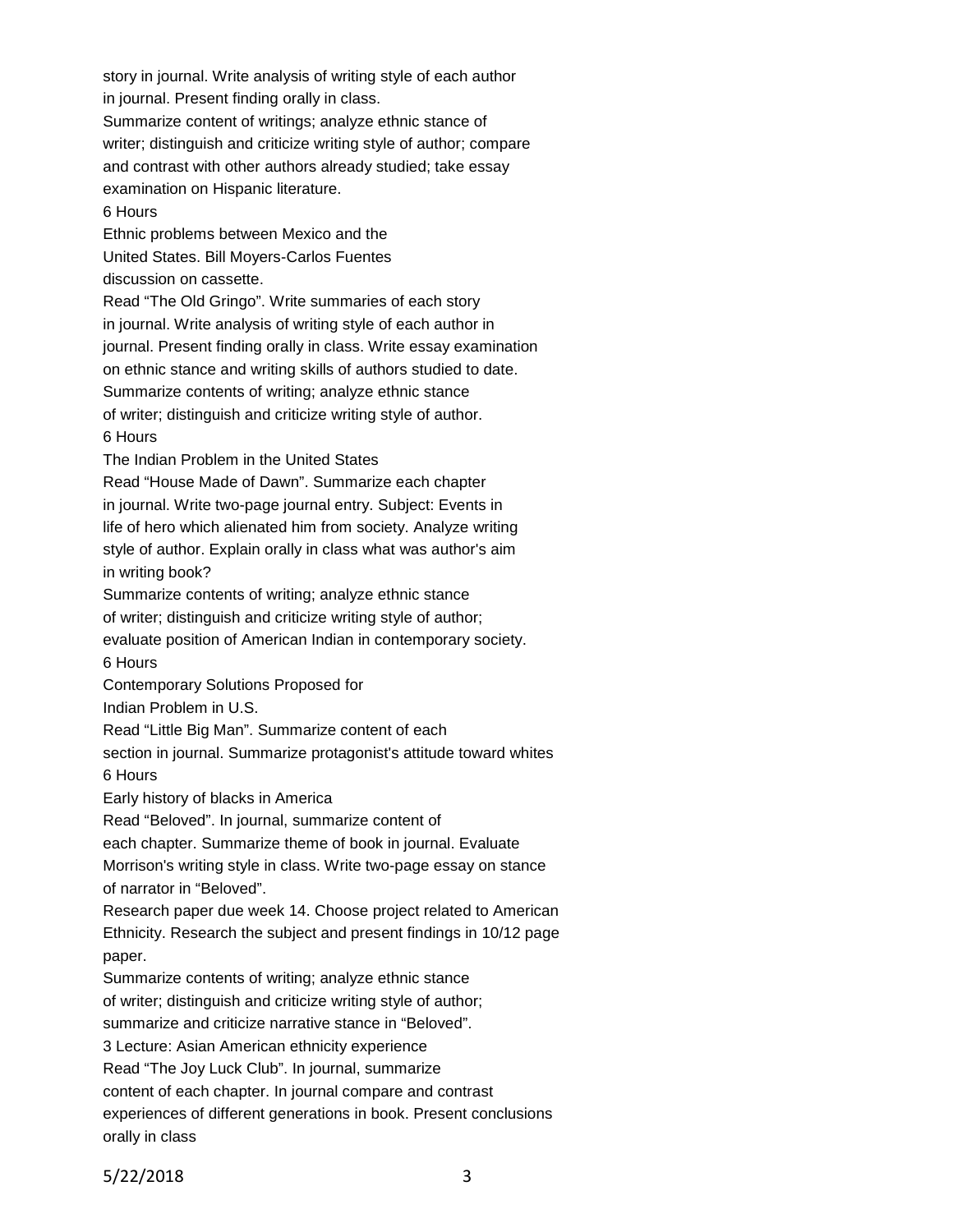Summarize contents of writing; analyze ethnic stance of writer; distinguish and criticize writing style of author; evaluate changes in ethnic experience in novel. 2 Examination

## **METHODS OF INSTRUCTION:**

lectures, presentations, books, cultural events. **OUT OF CLASS ASSIGNMENTS:**

Required Outside Hours: 108 Assignment Description: Out of class assignments include writing activities, essays, preparation for presentations, etc.

## **METHODS OF EVALUATION:**

Writing assignments Percent of total grade: 60.00 % 60% - 80% Essay exams; Term papers; Other: Reading journal, portfolio Other methods of evaluation Percent of total grade: 20.00 % 20% - 40% Group presentations & group project

#### **REPRESENTATIVE TEXTBOOKS:**

Required Representative Textbooks Anne Mazer and Brice Partricelli. America Street: A Multicultural Anthology of Stories. New Jersey, USA: Pearson Education,2018. ISBN: 978-0892554911 Recommended Other Texts and Materials House on Mango Street by Sandra Cisneros ( 978-0679734772) 1991 Beloved by Toni Morrison (978-1400033416) Reprint edition 2004 A Raisin in the Sun by Lorraine Hansberry (978-0679755333) Reissue Edition 2004 Interpeter of Maladies by Jhumpa Lahiri (978-0395927205) 1999 Snake Poems by Francisco X. Alarcon (978-0811801614) 1992

#### **ARTICULATION and CERTIFICATE INFORMATION**

Associate Degree: GAV C2, effective 201470 GAV F, effective 201470 CSU GE: CSU C2, effective 201470 IGETC: IGETC 3B, effective 201470 CSU TRANSFER: Transferable CSU, effective 201470 UC TRANSFER: Transferable UC, effective 201470

SUPPLEMENTAL DATA: Basic Skills: N